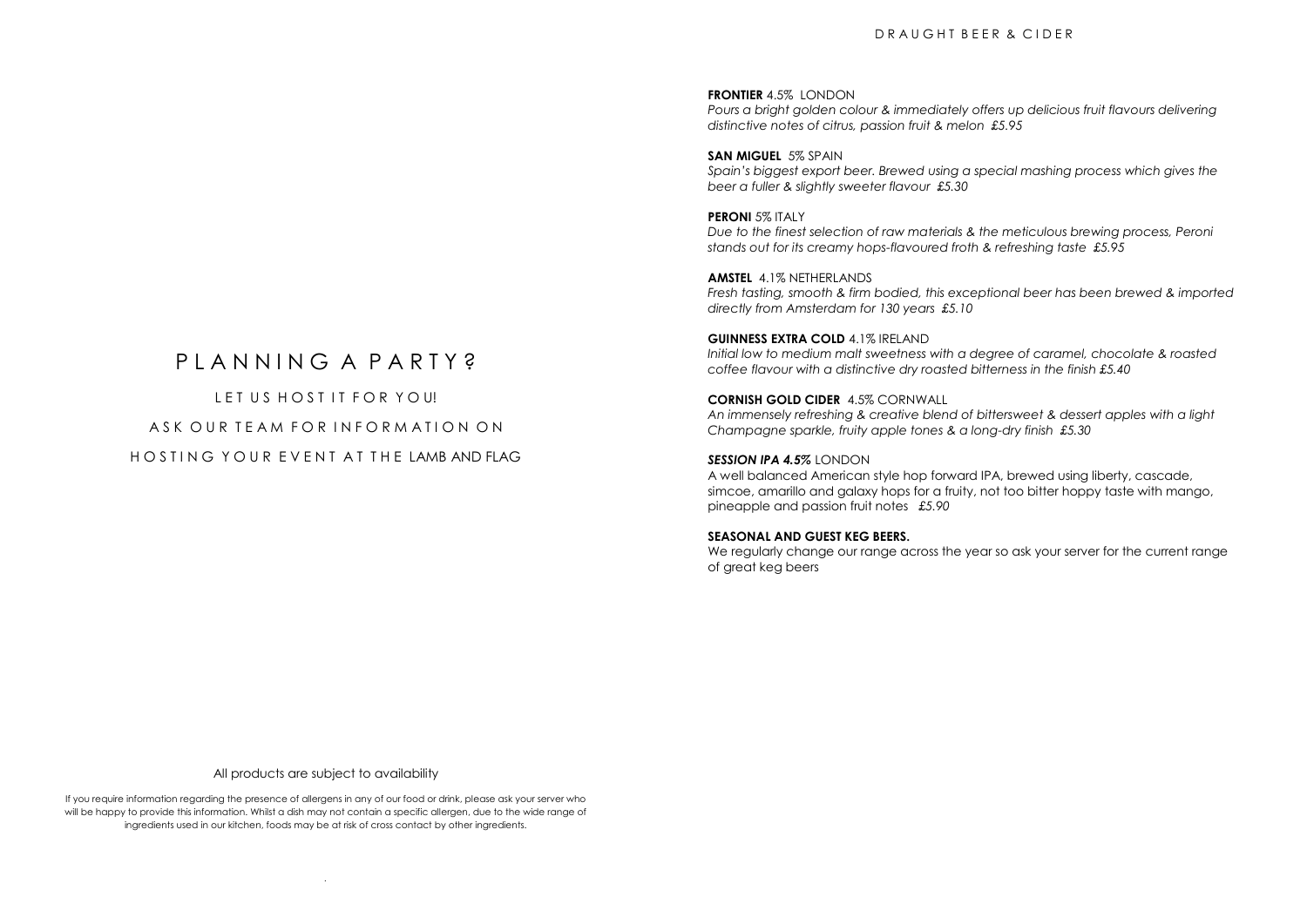#### **LONDON PRIDE** 4.1% LONDON

Rich & smooth, London Pride has a good malty base with a blend of hop character, easy drinking with great body & a fruity, satisfying finish £4.95

#### **OLIVER'S ISLAND** 3.8% LONDON

A refreshing golden ale brewed with malt & hops in perfect balance with citrus and tropical fruit notes & a crisp satisfying bite £5.05

## **SEAFARERS** 3.6% LONDON

Faintly fruity on the nose, this light amber beer sails a steady course through welldeveloped malt character towards a satisfying, hoppy finish. £4.50

# **ESB** 5.5% LONDON

Rich mahogany in colour, ESB tempts with aromas of orange marmalade, balanced by soft malt toffee. The hops impart grassy, peppery notes alongside hints of citrus fruit – while the Pale Ale and Crystal malts bring distinctive biscuity flavours. A smooth, delicate bitterness lingers on the palate to give a supreme finish. £5.20

#### **DARKSTAR HOPHEAD** 3.8% SUSSEX

An extremely clean-drinking pale golden ale with a strong floral aroma and elderflower notes from the Cascade hops. This beer is full-bodied and full-flavoured yet gentle enough to make it a favourite session beer. £5.10

#### **ROTATING SEASONAL BEERS & GUEST ALES**

We like to rotate our range of Ales & local brews each week, please ask at the bar for what's on tap this week

.

# O N T A P

Pepsi Max, Diet Pepsi, Lemonade £2.80, £3.20

## MIXERS

Britvic Ginger Ale £ 2.35 Britvic Ginger Beer £ 2.35 Fever Tree Tonic Water £ 2.80 Fever Tree Light Tonic Water £ 2.65 Fever Tree Light Elderflower £ 2.75 Fever Tree Light Mediterranean £2.75 Fever Tree Light Lemon Tonic £2.75

## JUICES

Orange 2.80 Orange & Lemonade £2.80 Britvic Cranberry Juice £2.55 Britvic Tomato Juice £2.50 J2O Orange & Passion fruit £3.10 J2O Apple & Watermelon £3.10 Cornish Orchards Apple Juice £3 Pepsi 200ml £2.75

#### ICE TEA

Lipton Ice Tea Peach £3.05

#### **WATER**

New Forest Still Water 330ml/750ml £2.70 /£4.20 New Forest Sparkling Water 330ml/750ml £2.70 / £4.20

# H O T D R I N K S

C O F F E E Americano £2.65 Cappuccino £3 Flat White £3  $L$ atte  $£3$ Espresso £2.15/£2.65

T E A English Breakfast £2.45

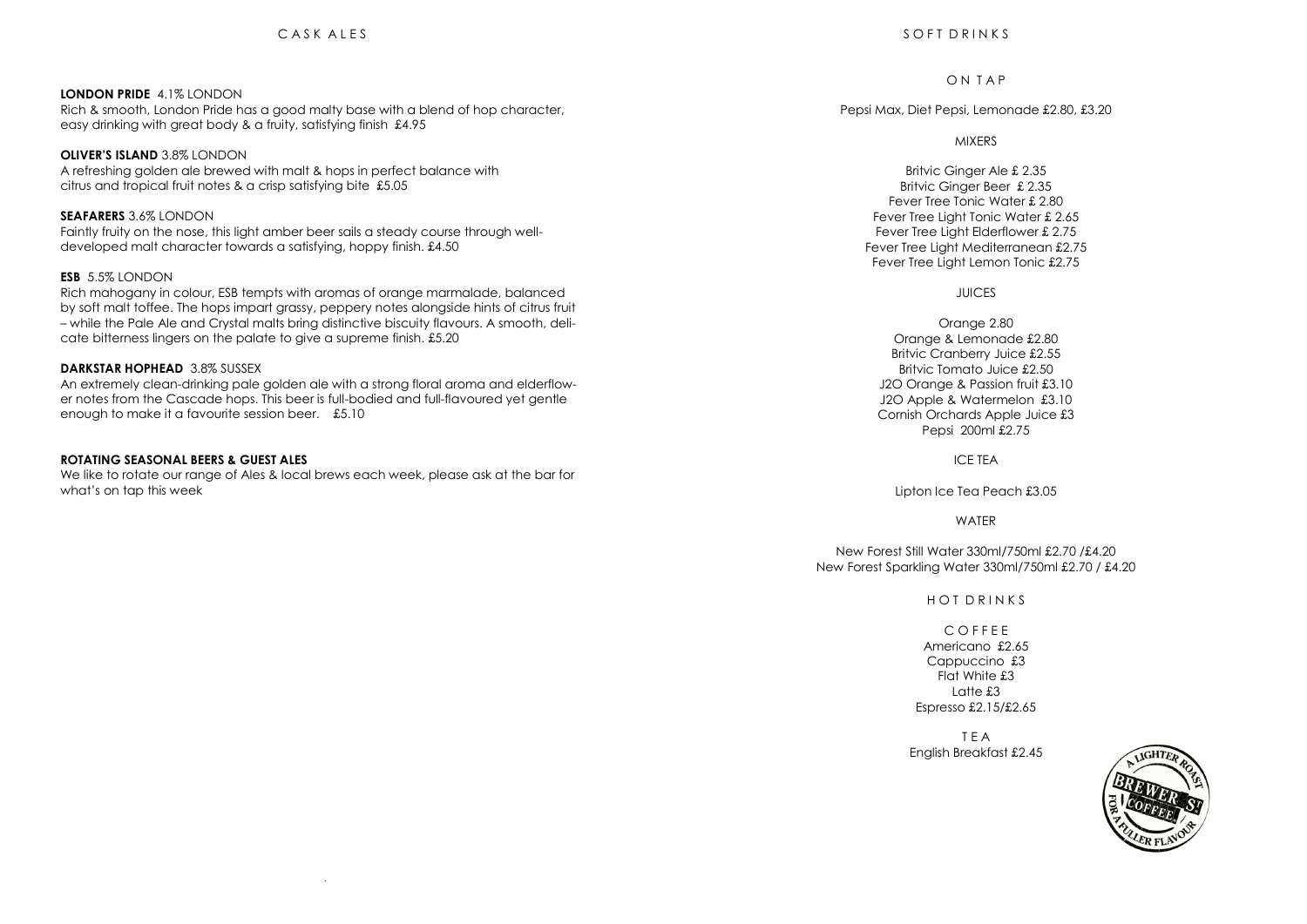#### WINE 1 2 5 M L A V A LL A B L E B Y R E Q U E S T

ROSÉ

#### **SARTORI PINOT GRIGIO BLUSH DOC ITALY (VGI)**

Fresh, light and easy to drink 175ml: £5.75 250ml: £8.25 Bottle: £23.00

# **FEATHER FALLS ZINFADENL ROSE USA**

Laden with ripe summer fruits 175ml: £5.65 250ml: £8.05 Bottle: £22.50

SPARKLING

# **MOINET PROSECCO DOC ITALY (VG)**

Italian classic, dry and light La Tordera 20cl Bottle: £9.25 Bottle: £28.00

**BOINEY ESTATE BUBBLY BRUT ENGLAND (va)** English and oh so very good! Bottle: £43.00

# **LAURENT-PERRIER BRUT NV FRANCE (VG)** Classic, traditional style

Bottle: £60.00

# **PATERNINA ROSADO 2014 SPAIN (VG)**

.

Crisp, dry and fruity Bottle: £27.00

# **1845** 6.3% LONDON

A strong, rich and fruit ale, Fuller's 1845 was specially commissioned to celebrate 150 years of the Fuller, Smith & Turner partnership. It's a live, bottle-conditioned beer, skilfully brewed to mature over time. £5.45

# **BLACK CAB** 4.5% LONDON

Black Cab pours a near jet-black colour with hints of coffee, chocolate and roasted malts on the nose, it's lighter on the palate - with red berry notes and mild hops meeting chocolate, malty character on the way to a delicious dry finish £5.30

# **BENGAL LANCER IPA** 5.3% LONDON

Inspired by the classic India Pale Ales of times gone by, Fuller's Bengal Lancer redefines Eastern promise. With a full-bodied flavour and spicy character, it's an IPA that grabs the reins and leads from the front £5.45

## **ORGANIC HONEY DEW** 5.0% LONDON

Brewed to 5% ABV, Organic Honey Dew imparts gentle honey sweetness both on the nose and the palate. Orange fruit flavours rise from the yeast, while the First Gold hop adds its own citrusy notes £5.85

## **VINTAGE ALE 2018** 8.5% LONDON

This year's seasonal Vintage Ale is fruity and tropical with citrus, herb and spice. Fuller's Head Brewer's advice is 'get two bottles of Vintage Ale—one to enjoy now and one to drink in a few years' £6.80

# **LONDON PORTER** 5.4% LONDON

London Porter bears outstanding depth of flavour. The blend of Brown, Crystal and Chocolate malts provide earthy character and creamy delivery, while hints of coffee and chocolate carry through onto the tongue £5.35

# **BREWDOG PUNK IPA 5.6% SCOTLAND**

Light golden IPA, tropical fruits & light caramel on the nose. The finish is aggressive & dry with the hops emerging over the warming alcohol £5.80

# **BREWDOG VAGABOND** 4.5% SCOTLAND

Citrus and tropical fruit flavours meld with a light caramel malt base, giving way to a riot of resinous bitterness. Gluten-free pale ale. £5.20

## **SIERRA NEVADA PALE ALE** 5.6% USA

This is a coppery gold beer, plenty of spicy hop aroma, hints of malt sweetness on the palate, and a dry, flowery aftertaste £5.85

## **ERDINGER DUNKEL** 5.3% GERMANY

This dark brown wheat beer is a harmonious symphony of carefully selected wheat and barley malts with exquisite Hallertau aroma hops £5.40

# **ERDINGER HEFE 5.3%** GERMANY

Gently spicy wheat and yeast aromas blend with mildly bitter hops. A truly unique wheat beer—it gives a true taste of Baveria! £5.40

# **ERDINGER ALKOHOLFREI <0.5%** GERMANY

Fantastically full-bodied and refreshing! £5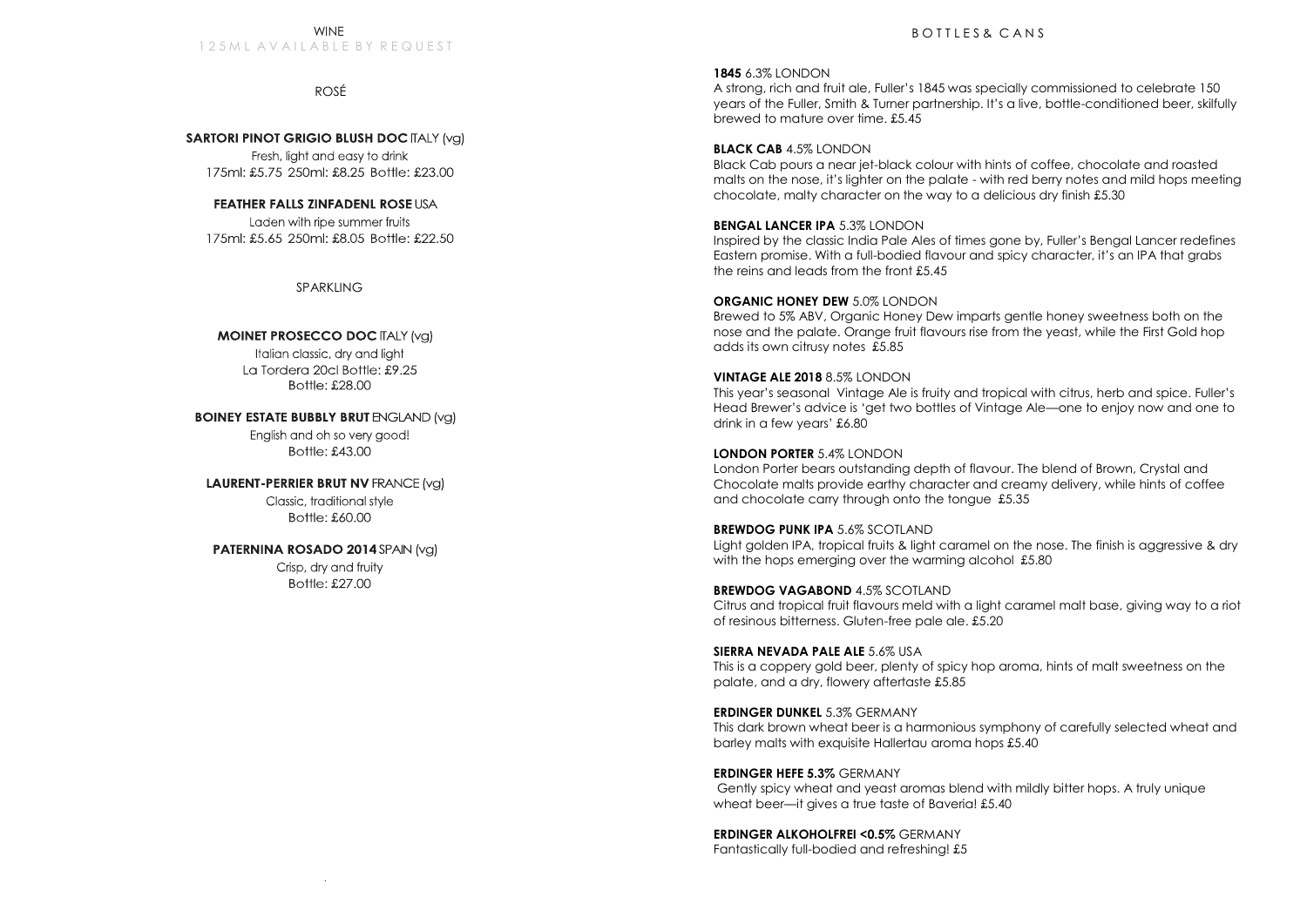#### BOTTLES& CANS

# **ASAHI** 5.2% JAPAN

When Asahi Super Dry was introduced, it brought an entirely new genre of beer to Japan, and then to the world. Brewed to the authentic Japanese recipe, Asahi Super Dry complements all occasions. Its distinctive taste is known as Karakuchi (dry) £5.15

#### **PERONI NASTRO AZZURRO 5.1% ITALY**

A premium Italian beer that is brewed using the creativity and flair of Italians, blending the finest hops with spring-planted barley and a quarter of Italian Maize. A unique crisp and refreshing Italian taste. £5

#### **PERONI NASTRO AZZURRO GLUTEN FREE** 5.1% ITALY

This gluten-free version claims to have the same taste profile as the original lager. Brewed to the same recipe, the gluten is removed at the end of the brewing process £5

# **SOL** 4.5% MEXICO

With a golden pour, Sol has a sparkling gold hue, an exciting aroma and a flavour of malt. £5.05

#### **PILSNER URQUELL** 4.4% CZECH REPUBLIC

While most lagers give away most of their taste profile in the front of the mouth, Pilsner Urquell only hints at its flavour there. Instead, it develops in the middle, followed by a refreshing, clean finish and balanced aftertaste £5.05

## **HEINEKEN** 0.0% NETHERLANDS

Good tasting 0.0 beer: an alcohol-free beer with a refreshing and fruity taste, combined with a soft malty body £3.80

#### **LEFFE** 6.6% BELGIUM

Age-old expertise and the combination of pale malt, water, hop and yeast lend Leffe Blond its subtle taste and golden colour. Hints of vanilla and clove £5.05

# **CORNISH ORCHARD HERITAGE CIDER** 5.0% ENGLAND

This is a unique, complex blend of full-bodied English Cider apples and traditional varieties. A refreshing, gently sparkling cider with fruity flavours of bittersweet apples £5.65

#### **CORNISH ORCHARD BLUSH CIDER** 4.0% ENGLAND

An exceptional cider with the fruity aroma of raspberries, made using a blend of dessert apples to give a light, fruity finish £5.95

#### **REKORDERLIG PASSIONFRUIT** 4.2% SWEDEN

Made from the purest Swedish spring water. Best served over ice for a crisp, cool & refreshing experience £5.70

#### **REKORDERLIG STRAWBERRY & LIME** 4% SWEDEN

The first to explore this unique flavour combination. Enjoy served over ice with a wedge of lime for a fresh, zesty experience £5.70

# **CRABBIES GINGER BEER** 4.00% SCOTLAND

In the 1800s, the Scottish pioneer John Cabbie created unconventional drinks by combining exotic spices from the Far East, with the finest steeped ginger £5.80

.

# **RED**

# **SOFT & FRUITY**

LE VERSANT PINOT NOIR FRANCE (val

Light and delicate berry fruit 175ml: £6.25 250ml: £8.95 Bottle: £25.00

**ADESSO NERO D'AVOLA ITALY** Very versatile, areat alone or with food Bottle: £22.00

SHORFLINE RED SOLITH AFRICA Ripe and plummy, easy drinking 175ml: £5.25 250ml: £7.50 Bottle: £21.00

#### **RED BRIDGE SHIRAZ AUSTRALIA**

Rich and generous, ripe fruit and spice 175ml: £5.75 250ml: £8.25 Bottle: £23.00

# **RICH & SMOOTH**

**COTES DU RHONE DOMAINE GREZAS FRANCE (val)** A wonderful blend of Grenache, Syrah and Carignan Bottle: £27.50

# **RIOJA CRIANZA RIO DEL REY SPAIN**

 Lightly oaked. Food friendly and very approachable 175ml: £6.90 250ml: £9.85 Bottle: £27.50

#### **CRUZ ALTA MALBEC** ARGENTINA

Smooth with spice, perfect with meaty dishes 175ml: £6.50, 250ml: £9.30, Bottle: £26.00

# **MEDOC CH FOURCAS HOSTEN** FRANCE

A mature Cru Bourgeoise from a great year  $R$ ottle:  $f4400$ 

## **BEAUNE BICHOT FRANCE (val)**

Developed Burgundian classic, lovely texxture Bottle: £65.00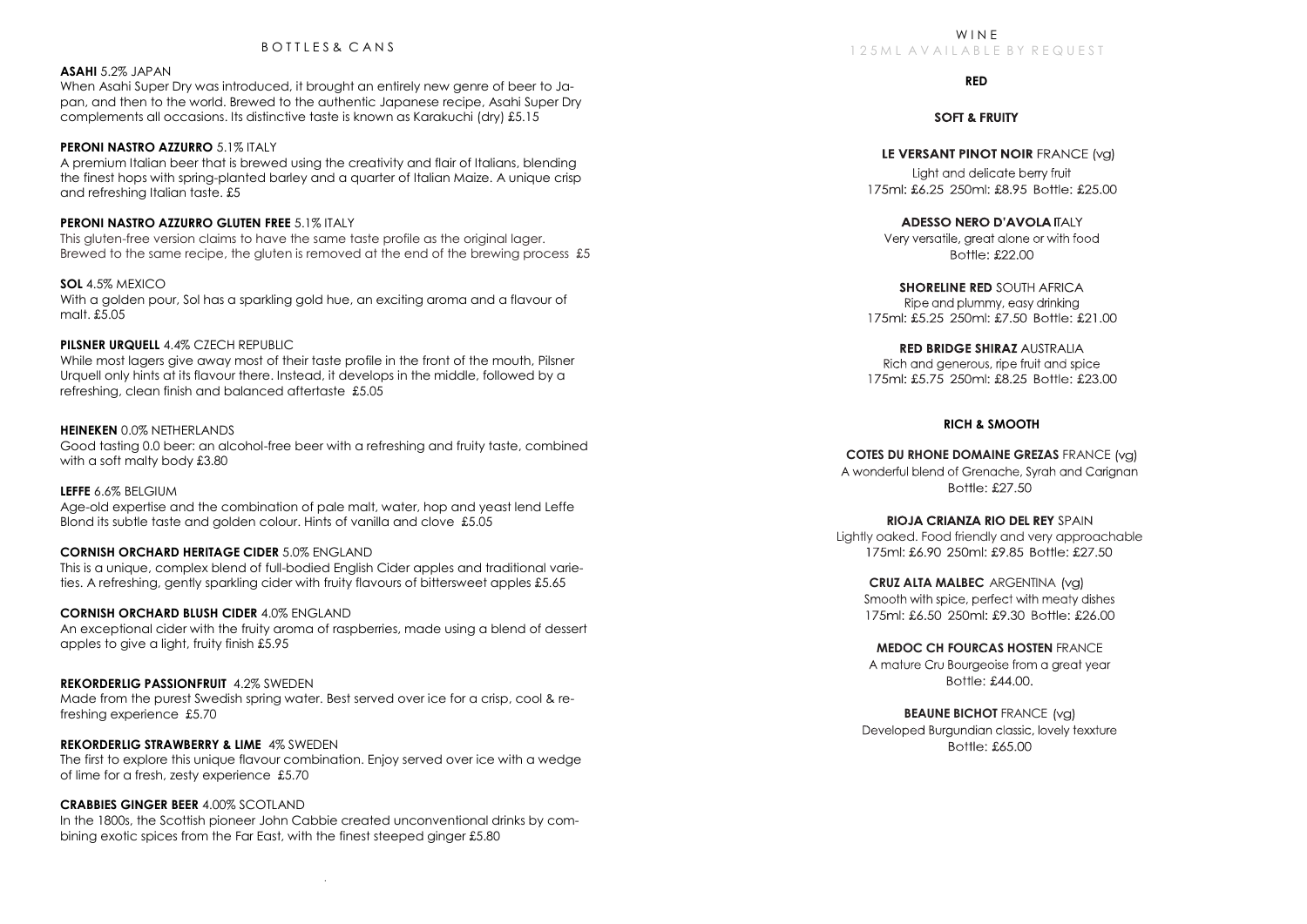#### W I N E 125 M L A V A I L A B L E B Y R E Q U E S T

#### **WHITE**

#### **CRISP & FRESH**

**CA' MARITTA PINOT GRIGIO DOC ITALY (vg)** Light, crisp and refreshing 175ml: £5.50 250ml: £7.90 Bottle: £22.00

L' ARTISTA SAUVIGNON BLANC / CHARDONNAY CHILE (vq) Vibrant citrus fruit. Mouth-watering 175ml: £5.25 250ml: £7.50 Bottle: £21.00

> **RIEBEEK CHENIN BLANC SOUTHAFRICA** Lots of ripe tropical fruit Bottle: £22.50

'Y' SAUVIGNON BLANC RESERVECHILE (vg) Bright and expressive with great intensity and length 175ml: £6.55 250ml: £9.50 Bottle: £26.50

## **DELICIOUS & JUICY**

**LEONARD ROAD CHARDONNAY** AUSTRALIA Un-oaked and youthful, luscious tropical fruit 175ml: £5.55 250ml: £7.90 Bottle: £22.00

PICPOUL DE PINET DOM. DELSOL FRANCE (vg) Wonderful fresh pear and apple fruit 175ml: £6.40 250ml: £9.15 Bottle: £25.50

**EDWIN FOX SAUVIGNON BLANC** NEW ZEALAND Intense and lovely. Textbook Marlborough Sauvignon Bottle: £30.00

> **ST-VERAN ALBERT BICHOT FRANCE (vg)** Best value 'Village' from Burgundy region Bottle: £38.50

**SANCERRE CUVEE VIELLES VIGNES DURAND** FRANCE Top notich Sancerre from Durand's best vines Bottle: £41.00

.

# G I N

| <b>HENDRICK'S</b>             | SCOTLAND        | 41.4% | £5.10 |
|-------------------------------|-----------------|-------|-------|
| <b>SIPSMITH DRY</b>           | <b>LONDON</b>   | 41.6% | £5.05 |
| <b>MONKEY 47</b>              | <b>GERMANY</b>  | 47%   | £5.50 |
| <b>TANQUERAY</b>              | <b>ENGLAND</b>  | 43.1% | £4.20 |
| <b>TANQUERAY SEVILLA</b>      | <b>ENGLAND</b>  | 41.3% | £5.05 |
| <b>GILPINS GIN</b>            | <b>LONDON</b>   | 47%   | £5.70 |
| <b>HALF HITCH</b>             | <b>LONDON</b>   | 40%   | £5.70 |
| KING OF SOHO                  | <b>LONDON</b>   | 42%   | £5.40 |
| <b>PLYMOUTH NAVY GIN</b>      | <b>ENGLAND</b>  | 57%   | £4.80 |
| <b>WHITLEY NEILL RHUBARB</b>  | <b>LONDON</b>   | 43%   | £4.90 |
| <b>SHARISH BLUE MAGIC GIN</b> | <b>PORTUGAL</b> | 40%   | £5.45 |
|                               |                 |       |       |

V O D K A

| <b>SIPSMITH VODKA</b> | ENGLAND       | $40\%$ | £4.95 |
|-----------------------|---------------|--------|-------|
| <b>ZUBROWKA</b>       | <b>POLAND</b> | 40%    | £4.45 |
| <b>SMIRNOFF BLACK</b> | <b>RUSSIA</b> | 40%    | £4.20 |
| <b>GREY GOOSE</b>     | <b>FRANCE</b> | 40%    | £5    |

R U M

| <b>KRAKEN</b>               | <b>TRINIDAD</b> | 40%    | £4.25 |
|-----------------------------|-----------------|--------|-------|
| <b>BACARDI CARTA BLANCA</b> | <b>CUBA</b>     | 37.5%  | £3.75 |
| <b>BACARDI CARTA NEGRA</b>  | <b>CUBA</b>     | 40%    | £4.65 |
| <b>BACARDI CARTA ORO</b>    | <b>CUBA</b>     | 37.5%  | £3.75 |
| <b>BACARDI CARTA OCHO</b>   | <b>CURA</b>     | $40\%$ | £4.85 |
| <b>BACARDI OAKHEART</b>     | CUBA            | 35%    | £.4   |